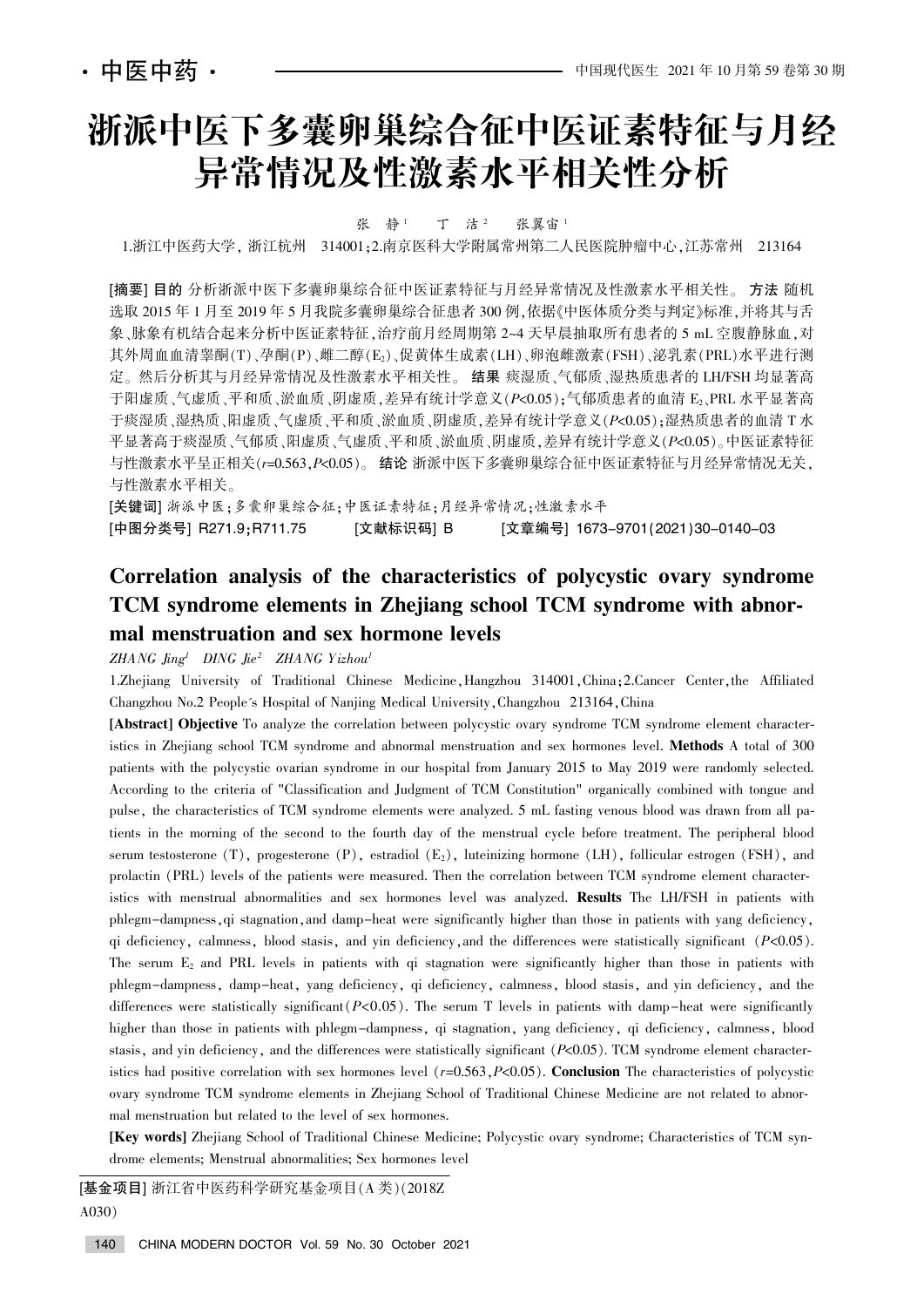青春期多囊卵巢综合征(Adolescent polycystic ovary syndrome, APCOS)属于一种内分泌疾病, 与代 谢、生殖异常相关,诱发因素为下丘脑-垂体-卵巢轴 调节功能失调<sup>[1-2]</sup>。APCOS 极易引发青春期女性月经 不调,月经不规律是其主要临床表现,主要为月经稀 发、闭经<sup>。</sup>"。持续的月经稀发或闭经会促进糖脂代谢紊 乱、胰岛素抵抗风险的提升[4-5]。目前月经来潮 2 年内 无排卵或月经不规律的女性占女性总数的59%~85%[6]. 因此在治疗青春期多囊卵巢综合征的过程中,应保证 月经稀发或闭经在月经来潮 2 年后发生。现阶段,临 床多认为精神心理因素、生活环境、遗传等可能对 APCOS 造成了影响<sup>n</sup>, 以及雄激素过多是其发病机制<sup>[8]</sup>。 浙派中医认为,多囊卵巢综合征属于"不孕""闭经"等 范畴<sup>[9]</sup>。本研究分析浙派中医下多囊卵巢综合征中医 证素特征与月经异常情况及性激素水平相关性,现报 道如下。

#### 1 资料与方法

#### 1.1 一般资料

随机选取 2015 年 1 月至 2019 年 5 月我院多囊 卵巢综合征患者 300 例,年龄 15~35 岁,平均(25.2± 4.5)岁:卵巢直径 2~9 mm, 平均(5.3±1.2)mm。 1.2 纳入及排除标准

纳入标准:1均处于青春期;2均符合多囊卵巢 综合征的诊断标准<sup>[2]</sup>;3均具有良好的依从性。排除标

准:①有肾上腺肿瘤、先天肾上腺皮质增殖症等其他 引发高雄激素血症的疾病: ②近 3 个月内服用过对内 分泌造成不良影响的药物;③缺乏良好的依从性。 1.3 方法

依据《中医体质分类与判定》标准[10],并将其与舌 象、脉象有机结合起来分析中医证素特征,分为痰湿 质、湿热质、气虚质、气郁质、淤血质、阴虚质、阳虚质、 平和质、特禀质 9 种。观察所有患者的月经异常情况, 分为月经先后无定期(每月月经均不在同一时间)、月 经延期(每月月经比上月月经晚)、月经量少(每月月 经量 5~80 mL 之间)、闭经(每月均无月经)。同时,治 疗前月经周期第 2~4 天早晨抽取所有患者的空腹静 脉血 5 mL, 对其外周血血清睾酮(T)、孕酮(P)、雌二 醇(E2)、促黄体生成素(LH)、卵泡雌激素(FSH)、泌乳 素(PRL)水平进行测定,分析浙派中医下多囊卵巢综 合征中医证素特征与月经异常情况及性激素水平相 关性。

#### 1.4 统计学方法

采用 SPSS 21.0 统计学软件进行数据分析, 计量资 料以均数±标准差 $(\bar{x}$ ±s)表示,组间比较采用  $t$  检验;

计数资料以 $[n(\%)]$ 表示,组间比较采用  $\chi^2$  检验;采用 Pearson 相关性分析浙派中医下多囊卵巢综合征中医 证素特征与月经异常情况及性激素水平相关性。P< 0.05 为差异有统计学意义。

### 2 结果

2.1 中医证素特征与月经异常情况相关性分析

在中医证素特征方面,300 例患者中,痰湿质 100 例, 气郁质 87 例, 湿热质 48 例, 阳虚质 21 例, 气虚质 20 例, 平和质 17 例, 淤血质 5 例, 阴虚质 2 例, 特禀 质 0 例, 中医证素特征与月经异常情况无相关性(r= 0.124,  $P > 0.05$ )。见表 1。

表 1 中医证素特征与月经异常情况相关性分析 $(n=300)$ 

| 中医证素特征       | $\boldsymbol{n}$ | 月经先后无定期 月经量少 |                | 月经延期 | 闭经                   |
|--------------|------------------|--------------|----------------|------|----------------------|
| 痰湿质          | 100              | 5            | 15             | 30   | 50                   |
| 气郁质          | 87               | 5            | 7              | 30   | 45                   |
| 湿热质          | 48               | 5            | 3              | 10   | 30                   |
| 阳虚质          | 21               | 3            | 3              | 10   | 5                    |
| 气虚质          | 20               | $\theta$     | 5              | 5    | 10                   |
| 平和质          | 17               | 2            | 0              | 5    | 10                   |
| 淤血质          | 5                | $\Omega$     | 5              | 0    | $\theta$             |
| 阴虚质          | $\overline{c}$   | $\Omega$     | $\overline{c}$ | 0    | $\Omega$             |
| 特禀质          | $\theta$         | $\Omega$     | 0              | 0    | $\Omega$             |
| 合计 $[n(\%)]$ | 300              | 20(6.7)      | 40(13.3)       |      | $90(30.0)$ 150(50.0) |

2.2 不同中医证素特征的性激素水平比较

痰湿质、气郁质、湿热质患者的 LH/FSH 水平均 显著高于阳虚质、气虚质、平和质、淤血质、阴虚质(P<  $(0.05)$ ;气郁质患者的血清 E<sub>2</sub>、PRL 水平显著高于痰湿 质、湿热质、阳虚质、气虚质、平和质、淤血质、阴虚质 (P<0.05);湿热质患者的血清 T 水平显著高于痰湿质、 气郁质、阳虚质、气虚质、平和质、淤血质、阴虚质(P<  $(0.05)$ 。中医证素特征与性激素水平呈正相关 $(r=0.563)$  $P<0.05$ )。见表 2~3。

表 2 不同中医证素特征的血清 LH、FSH、LH/FSH 水平比较 $(\bar{x} \pm s)$ 

| 中医证素特征 | $\boldsymbol{n}$ | LH(mIU/I)     | FSH(mIU/mL)   | LH/FSH(pmol/L)  |
|--------|------------------|---------------|---------------|-----------------|
| 痰湿质    | 100              | $12.5 + 2.1$  | $6.5 \pm 1.6$ | $2.20 \pm 0.55$ |
| 气郁质    | 87               | $11.5+2.9$    | $5.6 \pm 1.6$ | $2.18 \pm 0.32$ |
| 湿热质    | 48               | $16.7+2.9$    | $5.6 \pm 1.5$ | $2.25 \pm 0.66$ |
| 阳虚质    | 21               | $13.5 + 2.8$  | $6.4 \pm 1.4$ | $1.97 \pm 0.56$ |
| 气虚质    | 20               | $5.9 \pm 1.8$ | $4.8 \pm 1.5$ | $1.22 \pm 0.36$ |
| 平和质    | 17               | $9.1 \pm 1.1$ | $5.4 \pm 1.1$ | $1.64 \pm 0.47$ |
| 淤血质    | 5                | $5.0 \pm 1.8$ | $4.8 \pm 1.5$ | $1.18 \pm 0.24$ |
| 阴虚质    | 2                | $7.8 \pm 1.3$ | $5.5 \pm 1.8$ | $1.38 \pm 0.40$ |

### 3 讨论

多囊卵巢综合征是临床上常见的女性内分泌失

CHINA MODERN DOCTOR Vol. 59 No. 30 October 2021 141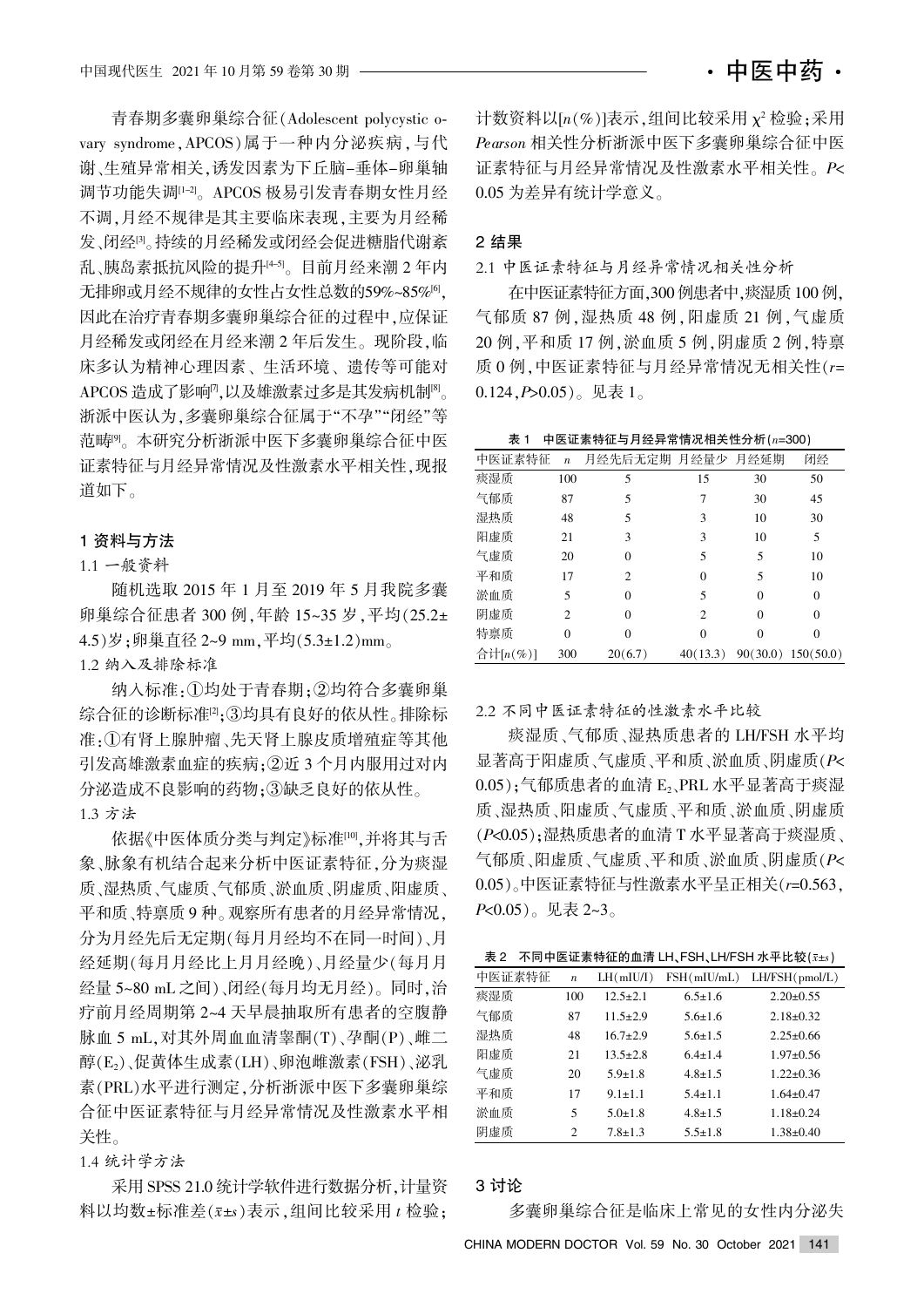| 中医证素特征 | $\boldsymbol{n}$ | $E_2$ (nmol/L)                   | $T(\mu g/L)$    | PRL(ng/mL)     | P(mmol/L)       |
|--------|------------------|----------------------------------|-----------------|----------------|-----------------|
| 痰湿质    | 100              | $162.4 \pm 25.5$ $2.31 \pm 0.54$ |                 | $14.9 + 3.9$   | $0.47+0.13$     |
| 气郁质    | 87               | $322.4 \pm 52.6$ $2.40 \pm 1.58$ |                 | $25.2 + 6.5$   | $0.54 \pm 0.13$ |
| 湿热质    | 48               | $220.5 \pm 36.4$ $2.55 \pm 0.65$ |                 | $19.0 \pm 3.8$ | $0.51 \pm 0.17$ |
| 阳虚质    | 21               | $188.2 \pm 33.4$ $1.82 \pm 0.54$ |                 | $17.1 \pm 3.7$ | $0.50+0.10$     |
| 气虚质    | 20               | $155.4 \pm 29.6$ $1.91 \pm 0.56$ |                 | $18.9 + 3.3$   | $0.45 \pm 0.10$ |
| 平和质    | 17               | $170.9 \pm 34.6$ $1.96 \pm 0.23$ |                 | $17.6 + 3.5$   | $0.31 \pm 0.10$ |
| 淤血质    | 5                | $160.2 \pm 21.3$                 | $1.88 \pm 0.54$ | $17.7 + 3.4$   | $0.60+0.10$     |
| 阴虚质    | 2                | $176.3 \pm 38.4$                 | $1.97 \pm 0.26$ | $16.9 + 3.7$   | $0.52 \pm 0.12$ |

表 3 不同中医证素特征的血清  $E_2$ T、PRL、P 水平比较 $(x \pm s)$ 

调疾病,主要特征包括雄激素水平增高、排卵障碍和 卵巢多囊性的改变,严重者还会导致女性不孕及雌激 素水平升高[11-12]。多囊卵巢综合征的治疗方案,需要根 据患者的目的进行选择,如果患者想要生育,则需要 先调经,再进行促排卵的治疗;如果患者是为了调经, 则进行调经治疗即可。PCOS 导致月经周期中断,通常 始于月经初潮前后青春期[13-14]。月经周期起初可能是 正常的,然后变得不规则,或者月经的开始可能会延 迟[15]。PCOS 的月经不调伴随着缺乏排卵,所以受影响 的女性可能会经历不孕。怀孕是促使许多 PCOS 女性 首先寻求医疗护理的一个因素[16]。由于排卵缺失或减 少,患有 PCOS 症的女性孕酮水平降低,而孕酮通常 在月经周期的后半段排卵后产生,这会刺激子宫内膜 (子宫内膜组织)的生长,导致功能性子宫出血突破[17-18]。 在没有孕酮产生的情况下增加对子宫内膜的刺激是 子宫内膜增生和子宫发育的危险因素。

相关医学研究表明<sup>[19]</sup>,痰湿质、湿热质、气郁质是 青春期多囊卵巢综合征的主要体质类型,月经稀发、 闭经是其月经失调的主要表现,同时,性激素水平和 体质类型分布在一定程度上相关。本研究结果显示。 300 例患者中, 在中医证素特征方面, 痰湿质 100 例, 气郁质 87 例,湿热质 48 例,阳虚质 21 例,气虚质 20 例, 平和质 17 例, 淤血质 5 例, 阴虚质 2 例, 特禀 质 0 例, 中医证素特征与月经异常情况无相关性, 提 示多囊卵巢综合征发病及生殖内分泌紊乱的体质基 础主要为痰湿质、湿热质、气郁质,为疏肝祛痰清热祛 湿热法治疗青春期多囊卵巢综合征的工作提供理论 基础。

近年来,相关医学学者不断探索多囊卵巢综合征 中医证素特征与发病、生殖内分泌的相关性[20]。本研 究结果显示,痰湿质、气郁质、湿热质患者的 LH/FSH 均显著高于阳虚质、气虚质、平和质、淤血质、阴虚质; 气郁质患者的血清 E2、PRL 水平显著高于痰湿质、湿 热质、阳虚质、气虚质、平和质、淤血质、阴虚质;湿热 质患者的血清 T 水平显著高于痰湿质、气郁质、阳虚 质、气虚质、平和质、淤血质、阴虚质。中医证素特征与

性激素水平显著相关,提示痰湿质、气郁质、湿热质多 囊卵巢综合征患者极易发生高 LH 血症,气郁质患者 极易发生高泌乳素血症。发生这一现象的原因可能为 气机在肝气郁结、肝失疏泄的情况下失调,造成雌激 素代谢功能失调。

综上所述,浙派中医下多囊卵巢综合征中医证素 特征与月经异常情况无关,与性激素水平相关,值得 临床充分重视。

#### [参考文献]

- [1] 李妍,侯丽辉,张美微.青春期多囊卵巢综合征诊断及 治疗策略研究进展[J].中国医药导报, 2018, 15(34): 41-44.
- [2] Xiong Z, Li B, Wang L, et al.AQP8 and AQP9 expression in patients with polycystic ovary syndrome and its association with in vitro fertilization -embryo transfer outcomes[J].Exp Ther Med,  $2019, 18(1)$ : 755-760.
- [3] 陆葳,任青玲,刘苏,等.补肾涤痰汤治疗青春期多囊卵 巢综合征伴胰岛素抵抗患者临床观察[J].中药材,2018,  $41(3)$ : 730-733.
- [4] 彭刚,丁明,黄宝兴,等.青春期多囊卵巢综合征与性早 熟的相关性研究[J].中国妇幼保健,2017,32(1):21-23.
- [5] 于淼淼,张艳梅,党洁明,等.雌激素与二甲双胍联合治 疗青春期多囊卵巢综合征的临床疗效分析[J].中国性 科学,  $2017$ ,  $26(4)$ :  $38-41$ .
- [6] 殷一红,叶利群,赵珊琼.青春期多囊卵巢综合征肝郁 气滞证与促甲状腺激素水平的相关性[J].中国中西医 结合杂志, 2017, 37(3): 310-313.
- [7] 巩纯秀,李豫川,吴迪.多囊卵巢综合征发病机制研究 及青春期多囊卵巢综合征研究进展[J].中华儿科杂志,  $2012, 50(6)$ : 425-428.
- [8] Deng Y, Xue W, Wang YF, et al.Insulin resistance in polycystic ovary syndrome improved by Chinese Medicine Dingkun Pill: A randomized controlled clinical trial [J]. Chin J Integr Med.  $2019.25(4)$ :  $246-251$ .
- [9] 叶艳,卢苏,陆葳.卢苏教授诊治青春期多囊卵巢综合 征经验探析[J].浙江中医药大学学报,2018,42(2):138-141.
- [10] 柳璇,王琦.《中医体质分类与判定》标准修改建议及分 析[J].北京中医药大学学报.2013.36(5):300-304.
- [11] 毛韶华.王香桂.中西医治疗青春期多囊卵巢综合征进 展[J].中医学报, 2014, 29(2): 262-264.
- [12] 陈嫣, 殷一红.青春期多囊卵巢综合征性激素和血生化 水平与中医情志证素的相关性研究[J].中国现代医生,  $2016, 54(33): 34-36, 46.$

(下转第 146页)